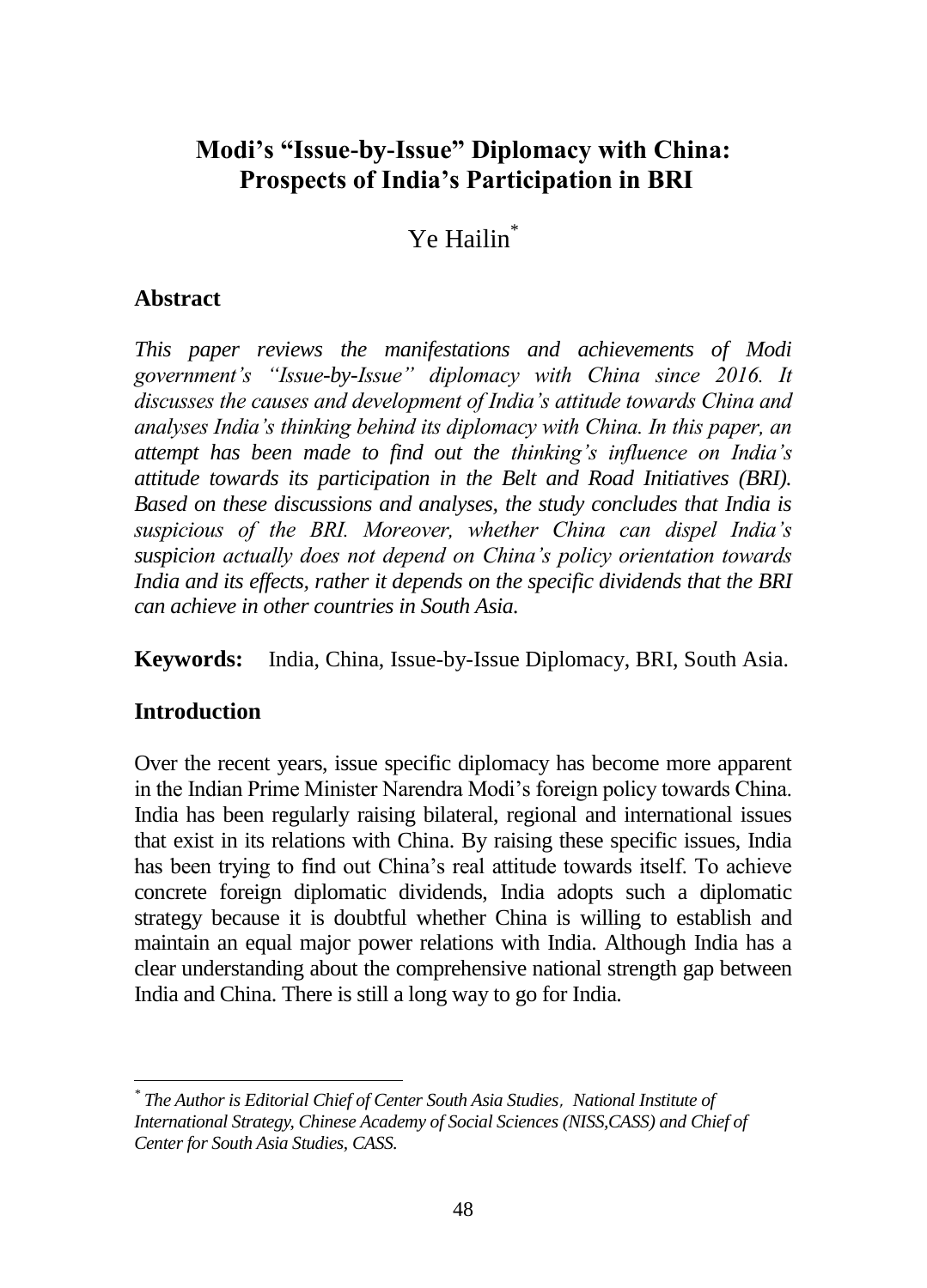India is confident about the future development of its strength against China. As a effect of such thoughts, if one compares Manmohan Singh's period with Modi's, it is quiet clear that latter's issue-by-issue diplomacy has made some breakthrough. However, there is also something common in it. Modi's issue specific diplomacy tends to be more aggressive and it challenges the existing consensus between the India and China. India plays an important role in the joint implementation of the BRI and Modi's attitude towards China constitutes the psychological base for India's formulation of the policies regarding the BRI. The complexity of Modi's mindset results in some self-contradictory parts in India's attitude towards the BRI. Consequently, India's foreign policy response to the BRI is swinging.

# **Manifestations of Modi's "Issue-by-Issue Diplomacy" with China**

The so called "Issue-by-Issue" diplomacy refers to the diplomatic strategy that the Indian government adopted towards China in the recent years. Specifically, the Indian government has deconstructed China-India relations into many specific issues and it regularly raises its demands regarding these issues with China. India considers these issues as a criterion to judge the nature and direction of China-India relations. These responses are a means to measure China's respect for India and the significance that China assigns to the China-India relations. Different from the convention of the Chinese diplomacy, India's strategy does not emphasise the overall condition of the bilateral relations i.e., strategic partnership. India's foreign policy with China stresses more on the specific problems that exist between the two countries. In 2015, the Indian Prime Minister Modi once said in a speech that there exist problems between India and China, and there exist not only one, but many problems. Since 2016, it has become increasingly clear that the Indian government tries to measure China\_India relations by defining the nature of the relations and seek to achieve specific interests, by the means of raising "issues" with China.

### *Issue of Masood Azhar*

Maulana Masood Azhar is the leader of the Pakistani banned militant organisation Jaish-e-Mohammad. India suspected that the organisation planned the Pathankot airbase shooting in January 2016. Therefore, the Indian government asked the Pakistani government to take measures against Azhar. It also asked the United Nations Security Council (UNSC) to include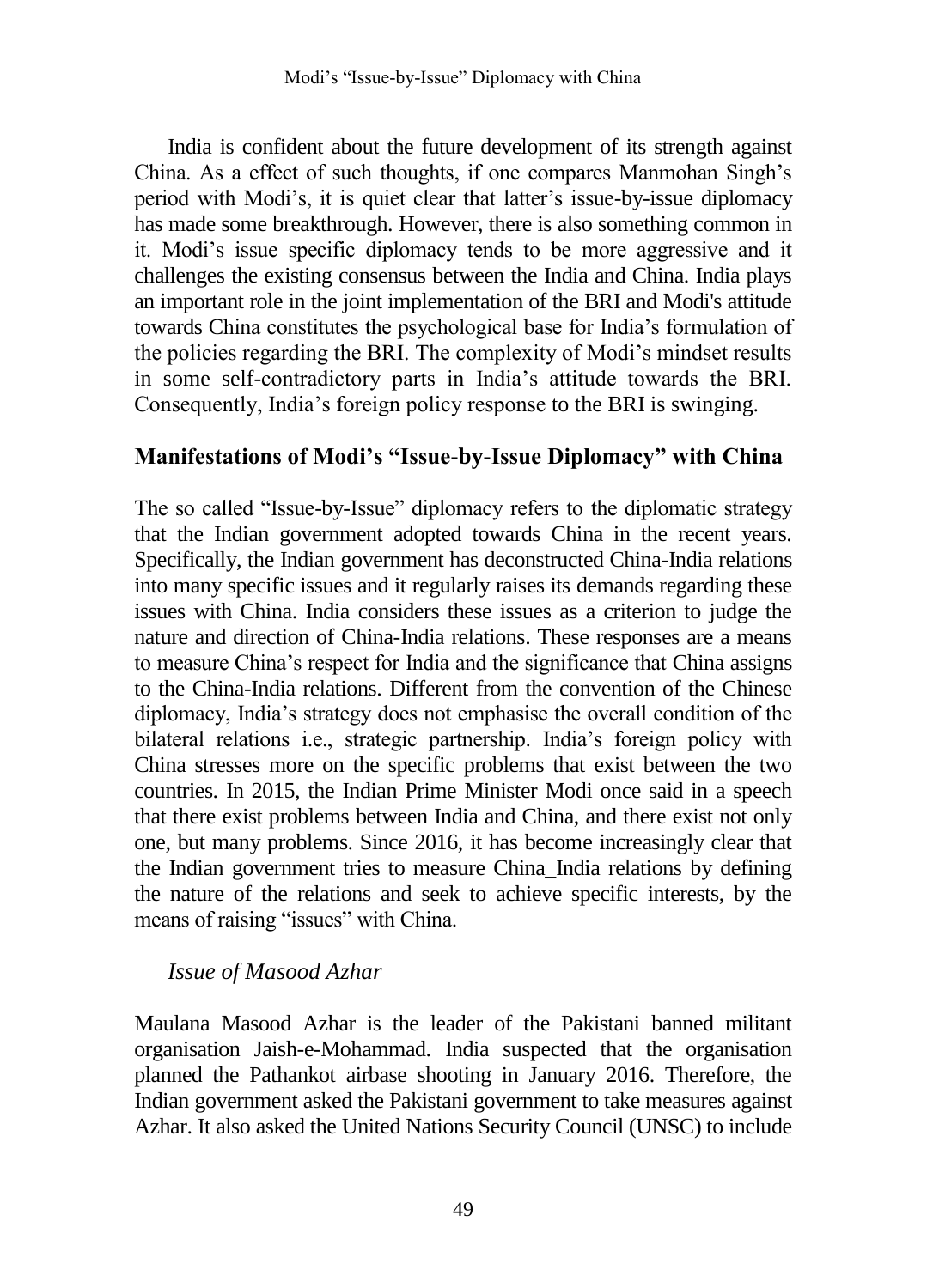Azhar in the sanctions list of the UNSC No.1267.<sup>1</sup> As a permanent member of the UNSC, China conducted several rounds of technical shelving of the listing that India asked for. As of early 2017, no breakthrough has been made on this issue yet. In the spring of 2017, some western countries, including the US, proposed to include Azhar in the sanctions list, but the listing was again shelved by China.

India expressed strong discontent with China's repeated shelving of the listing, accusing it of adopting "double standards" on the anti-terrorism issue. India believes that this is a manifestation of the fact that China's foreign policy regarding South Asia is not balanced and neutral. The Indian Ambassador to China, Vijay Gokhale, while talking to the Chinese scholars, clearly stressed that, India considers the issue of of Azhar, a key indicator to measure China-India relations. China stressed that the issue of Azhar, firstly is a bilateral issue between India and Pakistan and India needs to conduct negotiation with Pakistan on this particular matter.

China's attitude has caused counter measures from the Indian government and public. The event about boycotting the Chinese luminaries that happened during the Diwali festival is a response from India's business sector was directly related to the issue of Azhar. While, since the luminaries that China exported to India had been delivered long before, India's boycott of the Chinese luminaries actually did not affect China's export to India in 2016. In a worst case scenario, this can only reduce the expected trade volume between the two countries in this area.

### *Issue of India's Application to the Nuclear Supplier Group (NSG)*

While Masood Azhar's case is still in an impasse, a diplomatic dispute broke out between China and India over India's status as a nuclear supplier country. In June 2016, with support of the US and other Western countries, India applied to join the NSG as an equal member. In the annual meeting of NSG, held in Seoul, South Korea, China did not support India's application,

<sup>&</sup>lt;sup>1</sup> The full name of the UN Security Council No. 1267 committee is the "UNSC" Committee Responsible for Sanctions on Al-Qaeda and Taliban." This committee was established according to the UNSC Resolution No.1267 (1999).The resolution was passed by the UNSC's the 4051st meeting on October 15, 1999, and it is responsible for conducting sanction on those terroristic organisations that are included in the list.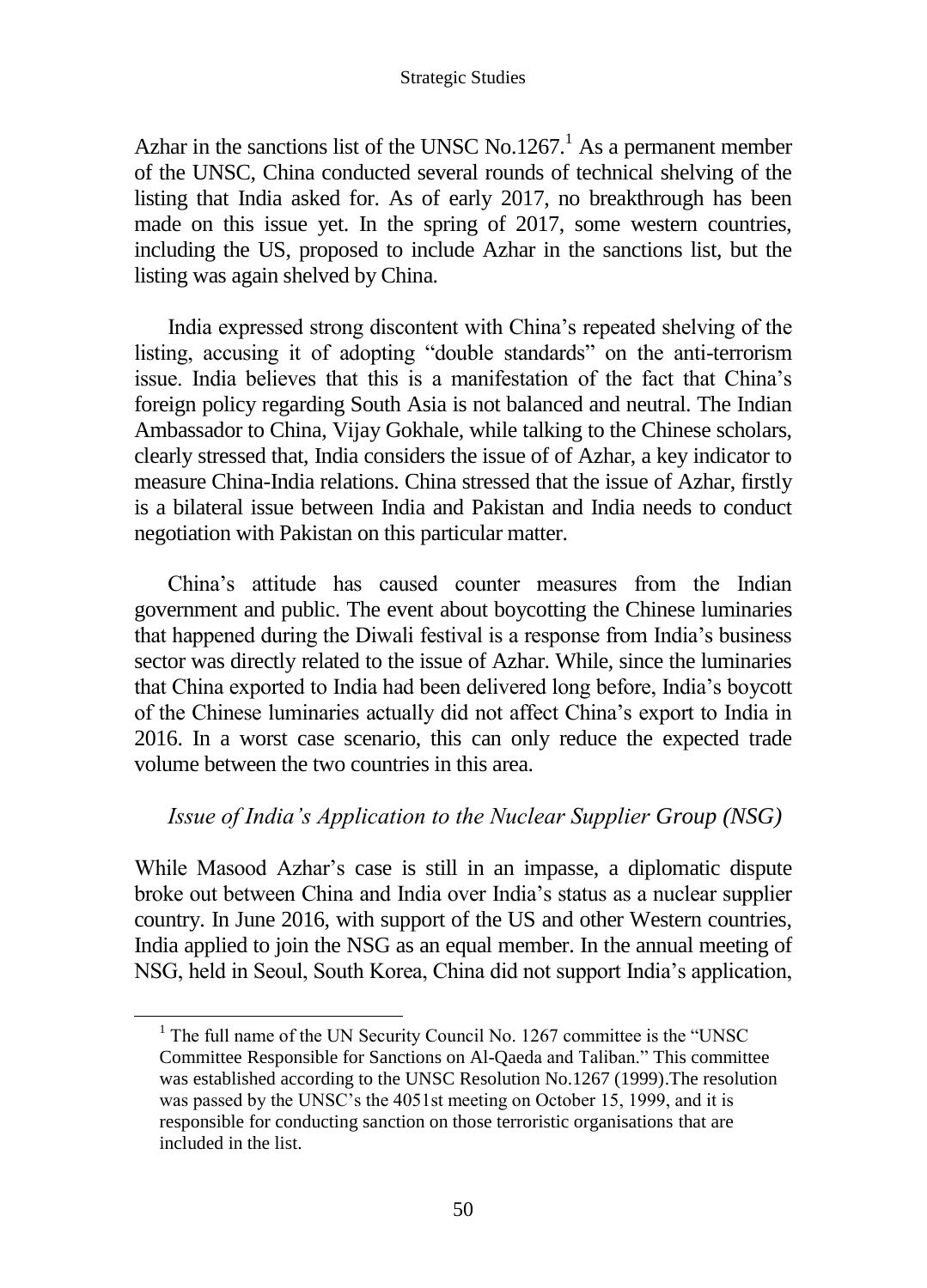citing the following two major reasons: Firstly, so far, the group's agenda has never included any specific subject about "the joining of a non-Nuclear Non-Proliferation Treaty (NPT) signatory country," and this annual meeting did not include similar subjects either. Secondly, the group has clear requirements on accepting new members, which should fulfil five criteria, including technological as well as political and legal aspects. The most important criterion involves the NPT, specifically; the applicant country must have signed the NPT. This is a "must meet criterion," and it is not set by China but it is a criterion widely accepted by the international community.<sup>2</sup> So far, India has not signed the NPT.

Besides the reasons that China enlisted, regarding China\_India relations in the present international order, there may be the third-party factor involved. India announced in a high-profile way before the annual meeting that, India has obtained support of the US, Russia and other countries for its equal membership qualification for the NSG. And also that it has been trying to apply diplomatic pressure on China, and force it to make compromise in the face of the majority opinion of the international community. This strategy actually may bring an effect just to the opposite of what India desires.

The reason is similar to the reason why India has been asking China to support its application for the permanent membership of the UNSC, saying all other permanent council members have given their support. From the perspective of the strategy that China adopts in China-India engagement, the more India tries to apply pressure on China the less likely it is that China will satisfy India's demand. It is that if China gives India a positive response, it is absolutely impossible that China will get goodwill feedback from India. On the contrary, this may be interpreted by India as if China has conceded to the Indian demands, giving the impression of China's concession as a diplomatic success.

### *Kashmir Dispute and China-Pakistan Economic Corridor (CPEC)*

Nearly one month after the dispute between China and India over India's membership in the NSG, the Indian security force, stationed in the Indian Occupied Kashmir (IOK), killed Burhan Wani, one of the leaders of

 $2$  China.com, http://military.china.com/news/568/20160624/22932663.html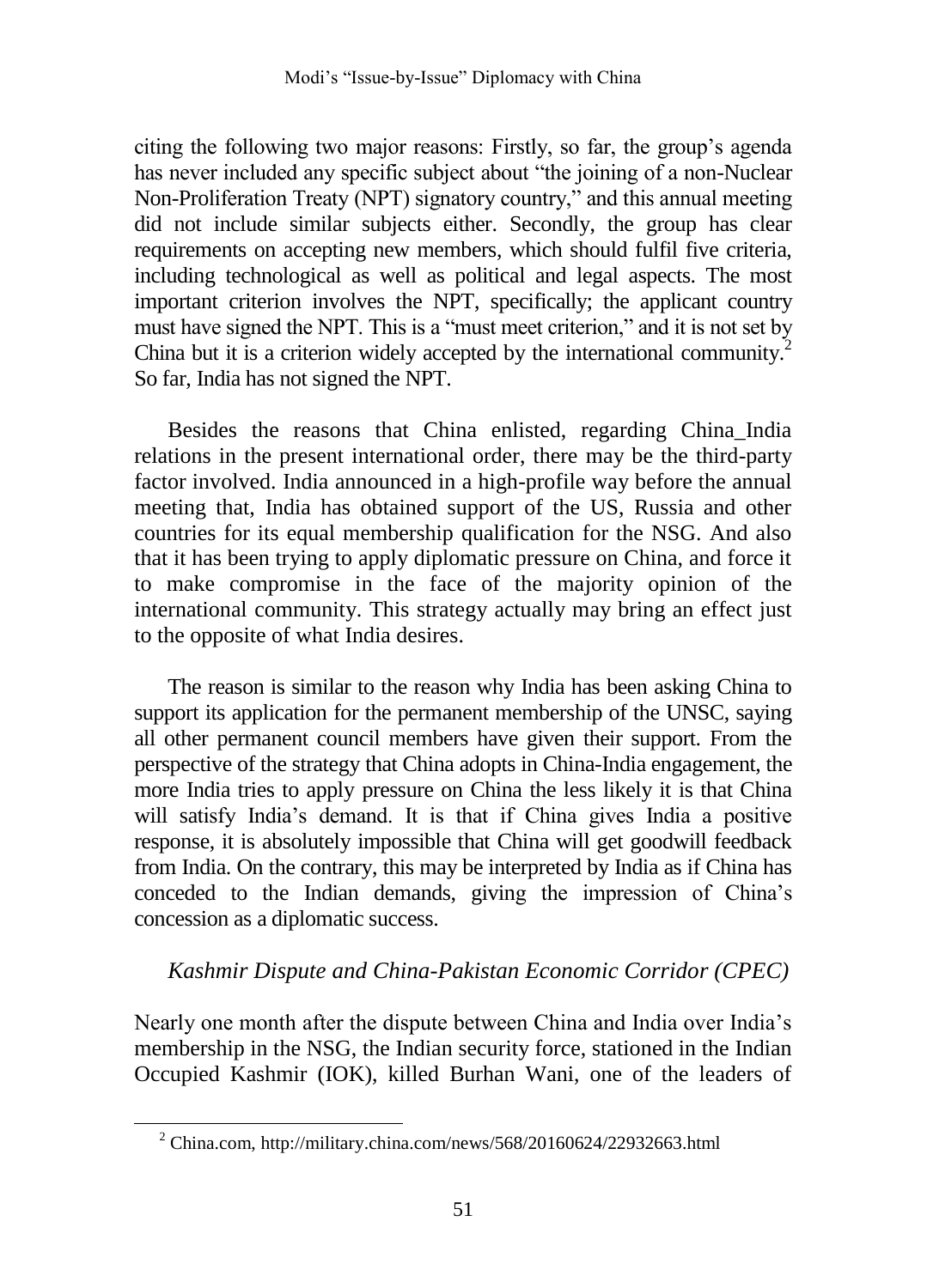Hizbul Mujahideen. Soon after, a massive riot broke out in the IOK and India declared a curfew in Kashmir. On September 18, 2016, the camp of the Indian army stationed in Kashmir was attacked and 17 soldiers were killed. India accused Pakistan of funding and even planning this attack. The Indian Home Affairs Minister, Rajnath Singh, called Pakistan a "terrorist state." He tweeted that "there are definite and conclusive indications that the perpetrators of Uri attack were highly trained, heavily armed and specially equipped." India was "deeply disappointed with Pakistan's continued and direct support to terrorism and terrorist groups."<sup>3</sup>

India-Pakistan military relations suddenly got very strained. India swore to retaliate, and according to the US media, a high-ranking Indian officer admitted that the Indian troops had crossed the Line of Control (LoC) by foot, attacked the militant bases and crossed back into the Indian territory. 4 Then, with its geopolitical advantage, India enforced a diplomatic blockade on Pakistan. It sabotaged the South Asian Association for Regional Cooperation (SAARC) Summit, which was originally planned to be held in Pakistan. Soon, the spill-over effect of the India-Pakistan divergence was felt on China-India-Pakistan relations, particularly in the CPEC, India openly expressed its opposition to the CPEC by alleging that the CPEC violates India's sovereignty. The Indian Ministry of External Affairs spokesman, Vikas Swarup, expressed India's concern over the Chinese activities in the Pakistan administered Jammu and Kashmir (J&K) which have also been taken up with the Chinese high officials. Swarup stated, Jammu and Kashmir is an integral part of India…We have asked them to cease all activities (there).<sup>5</sup>

India not only spread similar arguments by media but it also repeatedly and strongly expressed its stance during the first and second track of its communications with China. India linked this stance with its attitude towards the BRI. In May 2017, China hosted the BRI forum, while, India

<sup>3</sup> "Militants Attack Indian Army Base in Kashmir 'Killing 17,'"*BBC*, September 18, 2016, http://www.bbc.com/news/world-asia-india-37399969

<sup>4</sup> "Dueling Truths Follow Indian Raid in Pakistani Kashmir," *Fox News*, September 30, 2016, http://www.foxnews.com/world/2016/09/30/dueling-truths-follow-indianraid-in-pakistani-kashmir.print.html

<sup>5</sup> "India Asks China to Shut Shop in Pakistani Kashmir," *Hi India*, May 20, 2016, https://hiindia.com/india-asks-china-to-shut-shop-in-pakistani-kashmir/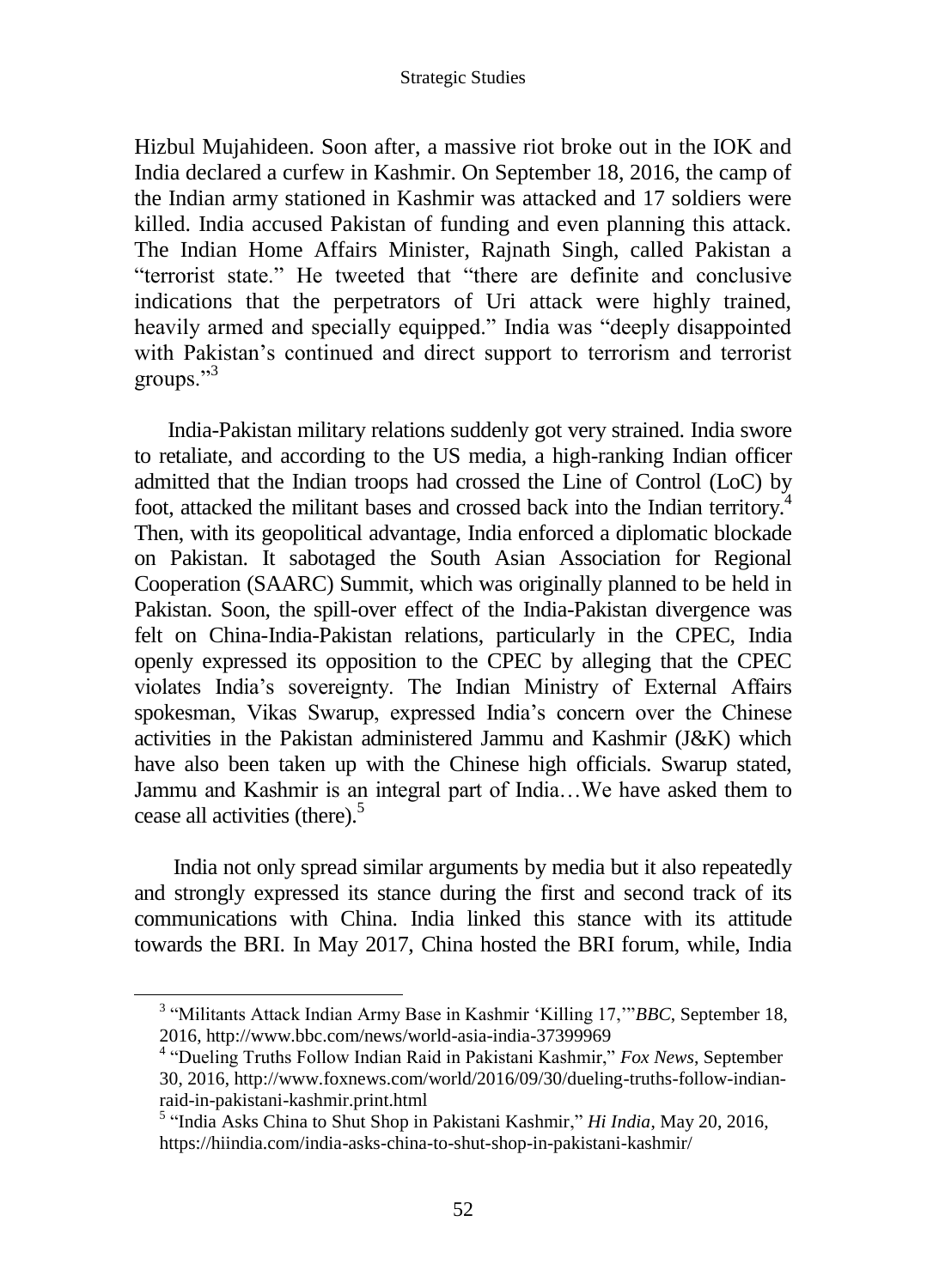has publicly announced that it had refused to attend the forum citing three major concerns: sovereignty, procedures and leadership. India cited that the CPEC, which passes through the PoK as the main reason for not participating in the summit.<sup>6</sup>

# *Issue of the 14th Dalai Lama's Separation Activities and South Tibet Territorial Dispute*

The 14th Dalai Lama and South Tibet issue is not one of the "diplomatic issues" that India's Modi government raised to China. It is only a retaliation measure that New Delhi often takes when China-India relations experiences setbacks. In 2016, India repeatedly broke the convention that was maintained by the two countries for many years on the 14th Dalai Lama and the South Tibet territorial dispute issue. India encouraged the US Ambassador to India to visit South Tibet and encouraged the US president to openly meet the 14th Dalai Lama. In April 2017, India gave a highprofile passage way to the 14th Dalai Lama to go to South Tibet. Moreover, it is not rare for India to play the Tibet card and the Dalai Lama card in dealing with the issues involving China. Previously, at times, when India was governed by the Manmohan Singh of the Congress Party, New Delhi always considered the 14th Dalai Lama's activity in India, instrumental in undermining China's position. However, since Modi came to power, he behaved more aggressively and provocatively on the 14th Dalai Lama issue, which shows that Modi has a stronger confidence and a clearer purpose in this aspect.

Since 2016, Modi government's foreign policy with China has gotten tougher. He has raised more 'issues' and more clearly stated that to properly solve the above 'issues' is a condition for maintaining stable China-India relations. Modi's tough stance has many reasons. While, whether in pushing forward development of China-India relations, or in meeting India's expectation for specific "issues," the actual effect of Modi's diplomacy is relatively limited. Its output may even not reach the level that was achieved during the Singh era.

<sup>6</sup> "Why India Refused to Participate in China-led OBOR Summit," *Financial Express,* May 15, 2017, http://www.financialexpress.com/world-news/why-indiarefused-to-participate-in-china-led-obor-summit/669062/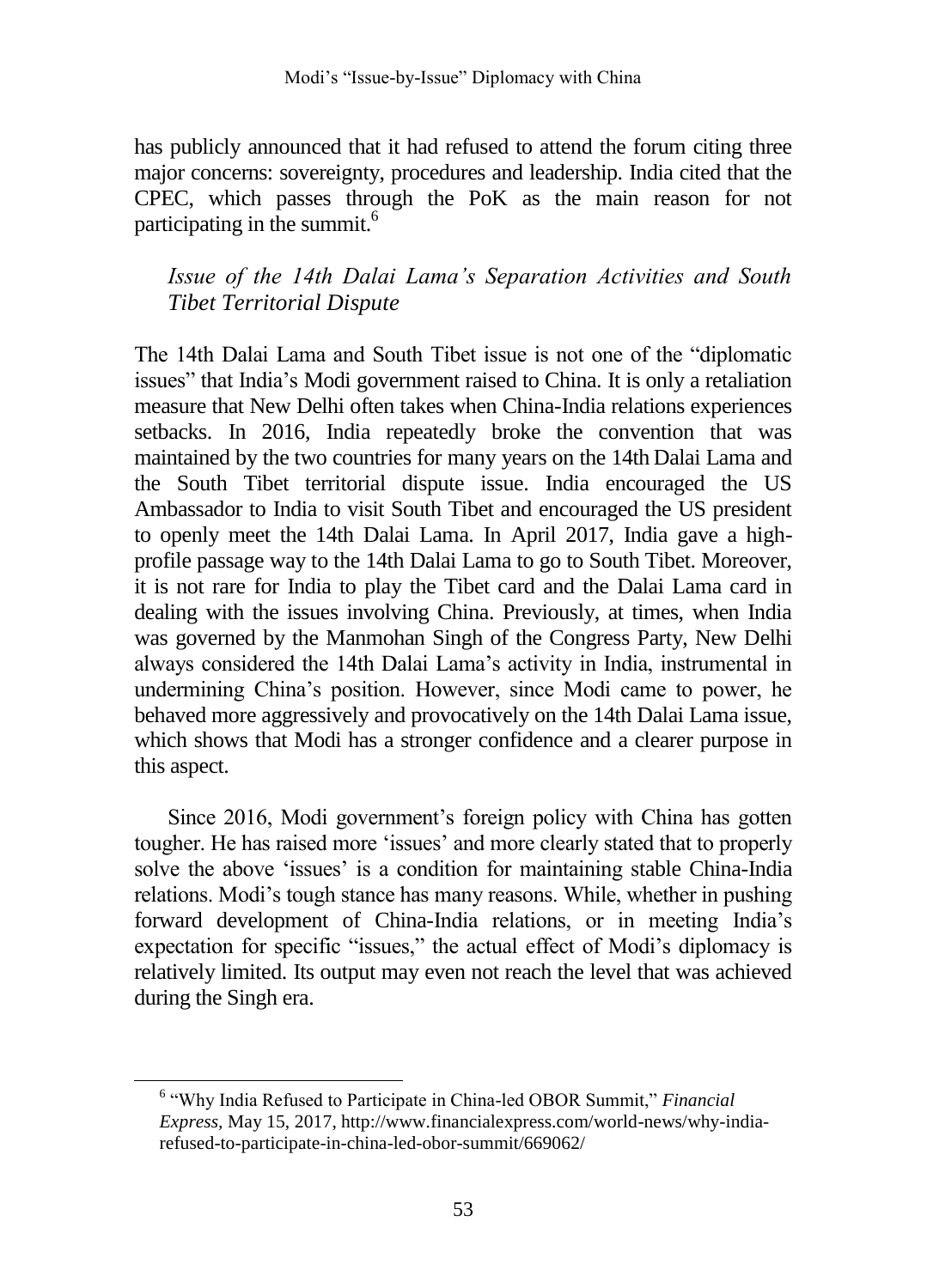# **Modi's Issue-by-Issue Diplomacy: Psychological Basis and Diplomatic Dividends**

The aforementioned 'issues' that India raised in with China in 2016, have not brought much diplomatic dividends. There are evidences that these issues will continue to beset China-India relations. Over the past one year of Modi's foreign policy towards China displays the following characteristics:

Firstly, India's foreign policy does not give much consideration to the basic condition of the bilateral relations between China and India, such as the long-term consensus between China and India.

Secondly, it is not worried about its aggressive attitude, which may cause retaliation from China and it continues to use oppressive diplomatic language against China.

Third, it is not concerned about the reciprocal nature of the bilateral relations, and does not consider that if China also conducts 'issue-by-issue' diplomacy with India, China also can raise the corresponding issues and can ask India to make clarification or commitment.

Fourth, China makes efforts not to escalate the tensions on specific issues, since for the many demands India raised to China. China basically gives no positive response. India does not take actions that may escalate the tensions either, but it does choose to rapidly change direction, and pick new 'issues' to conduct diplomatic offense against China.

Why does India adopt above mentioned attitude in its foreign policy approach towards China? The fundamental reason may be that India has made the following judgments regarding the present China-India relations and its future development trend:

i. India has a clear understanding about the comparison of China and India's strength. It is also aware of the fact that it is not realistic to seek or make breakthroughs in all the areas of its foreign diplomacy with China. Despite that India's economic growth rate overtook China's in 2015, for the first time in the history. China became the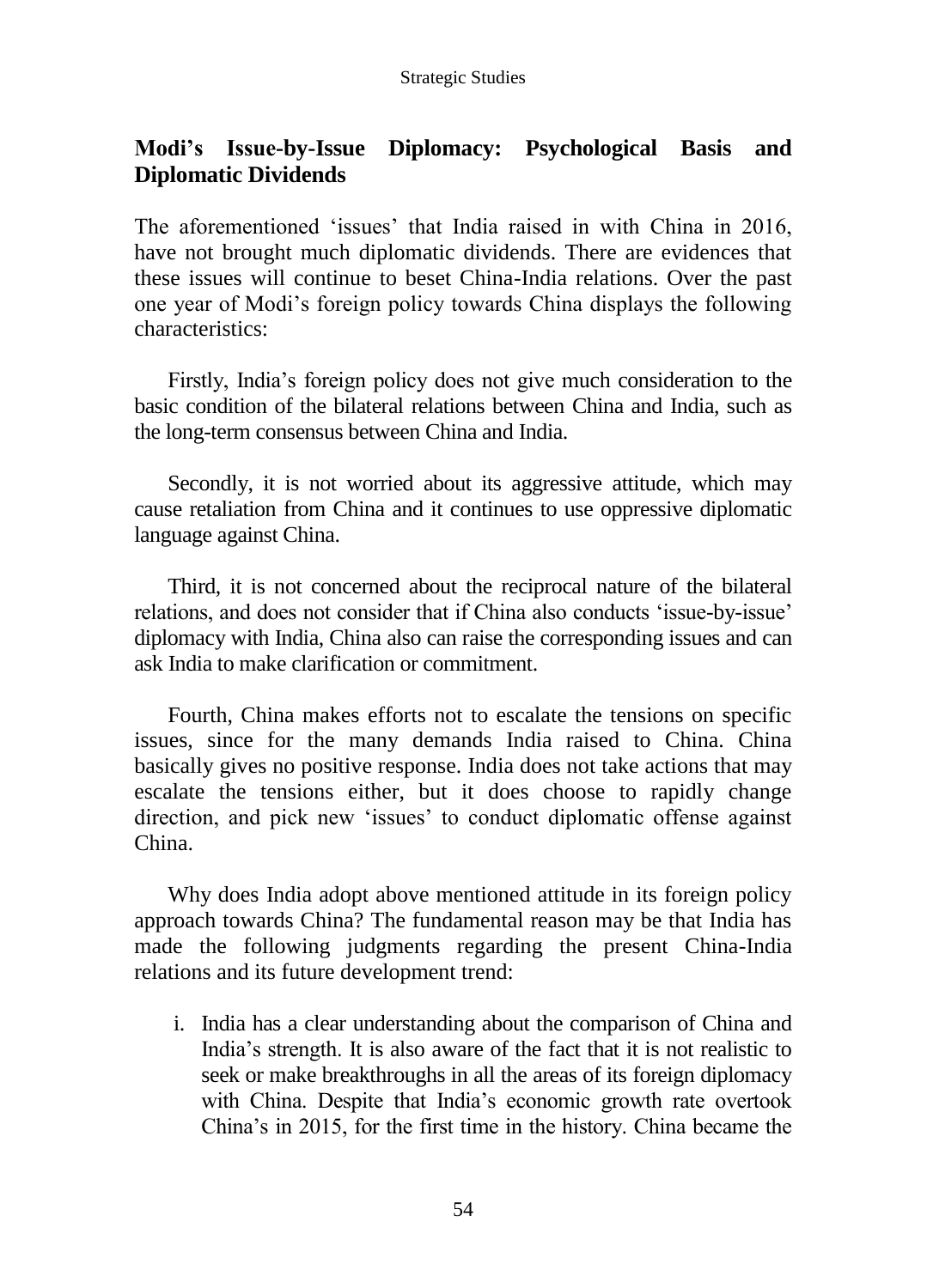large-scale economy growing the fastest in the world, while, so far, India's economic scale is still just 1/5 of China's. India and China are not of the equal strength in terms of military and advancement in science and technology. In such a situation, considering its comprehensive national strength, it is not possible for India to get commitments from China that are satisfactory to it in all aspects.

- ii. India and China's positioning of each other in their foreign strategy is different. China's determination and will to invest resources in its dealing with other countries is comparatively higher than India. At present, China is superior to India in terms of overall strength but India is not the main subject of China's diplomatic strategy. China does not want to invest too much diplomatic, economic and military resources in India or South Asia. Reduction of cost is an important factor that China considers in formulating its foreign policy regarding India. China would not mobilise all resources that can overwhelm India to conduct all-around confrontation with India. The reason is that even if China invests a large quantity of resources to conduct all-around containment of India, it will not bring significant favourable change into the international environment. At best, it can only get temporary stability in the southwest part of Asia. This means that although China is superior to India in overall strength, its investment of power in dealing with India is not necessarily bigger than India. On the contrary, for India, China is the most important external risk for its expected rise at this stage. To "solve" the issues with China means improvement of India's international environment and space. Therefore, India, which is more eager to achieve fruits in its diplomatic engagement with China, surely will be more determined than China and will invest more resources in its diplomatic engagement with China.
- iii. The present international environment is more favourable to India. Even if India provokes China, it is not likely to cause strong counter measures from China. Therefore, it is of a low risk for India to adopt an opportunistic strategy. It is partly because India is not a main challenger of the current international system and its relations with the dominant countries are well developed as compared to China. In addition, India enjoys a geographic advantage and a dominant position in the South Asian region. Basically, it faces no challenge.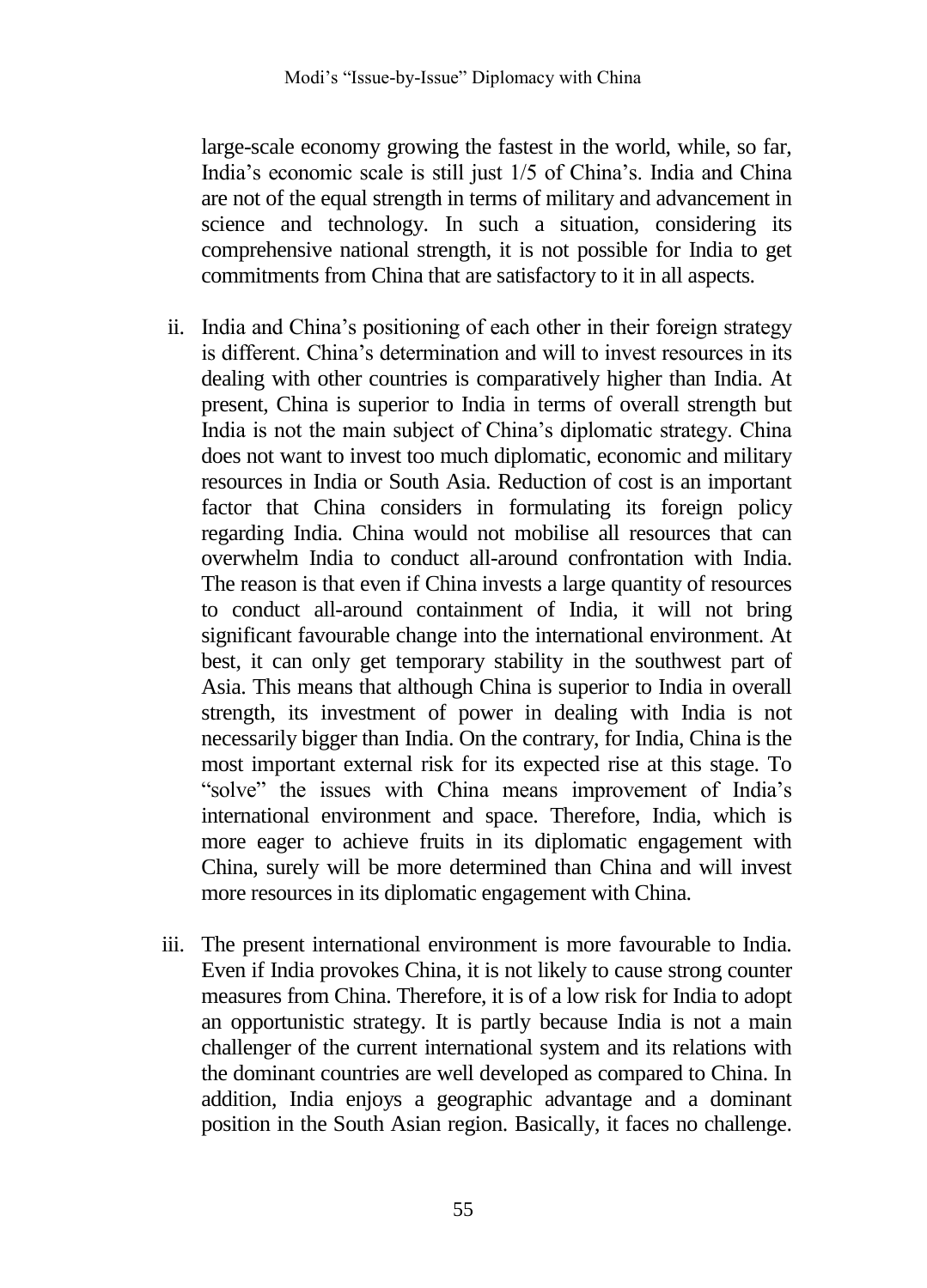India can be a partner of the countries, which dominate the current world system and maintain its status as the dominant country in its own region, at the same time. India is certain about its behaviour of challenging China will get support or at least acquiescing of the countries, which currently dominate the international system. While, China's counter measures will be considered by these countries to be regional hegemonic behaviour. In such a context, as long as China still scruples about the US's reaction, India will assume that China will not take counter measures against India in response to India's continuous challenging behaviour; at worst, China may not give India a positive response, and India shall not pay additional price for this.

iv. India is more optimistic about the growth of its strength and believes that time is on the side of India. Compared with Manmohan Singh, Modi is much more optimistic about India's future development prospect. In early 2015, many Western financial institutions predicted that India's growth rate will overtake China's, $\frac{7}{1}$  which greatly encourages the Indian government and gives Modi government the confidence to conduct long-term dealing with China. It results in boosting of Modi government's aims of setting the short-term diplomacy targets. During the Singh period, although India also regularly raised issues with China, India preferred to maintain the stability of the basic condition. While, with its growing strength, Modi is more ready to take more aggressive approach towards many sensitive issues that exist in China\_India relations.

In spite of the above mentioned assumptions, if measured objectively, India's issue-by-issue diplomacy with China only achieved very limited dividends in 2016. Regarding international affairs, in 2016, India raised the issue of Masood Azhar and India's qualification for membership in the NSG. In raising the demands, India's determination was very strong and its attitude was very commanding. While the ostensible imitativeness and aggressiveness of India cannot hide the huge gap that exists between India and China on their international status. Regarding the two issues that India

 $\frac{7}{1}$  [Malini Bhupta,](http://www.business-standard.com/author/search/keyword/malini-bhupta) "India's GDP Growth will Overtake China's Over 2016-18: Goldman Sachs," *Business Standard*, December 5, 2014, http://www.businessstandard.com/article/economy-policy/india-s-economic-growth-will-overtake-chinas-over-2016-18-goldman-sachs-114120400588\_1.html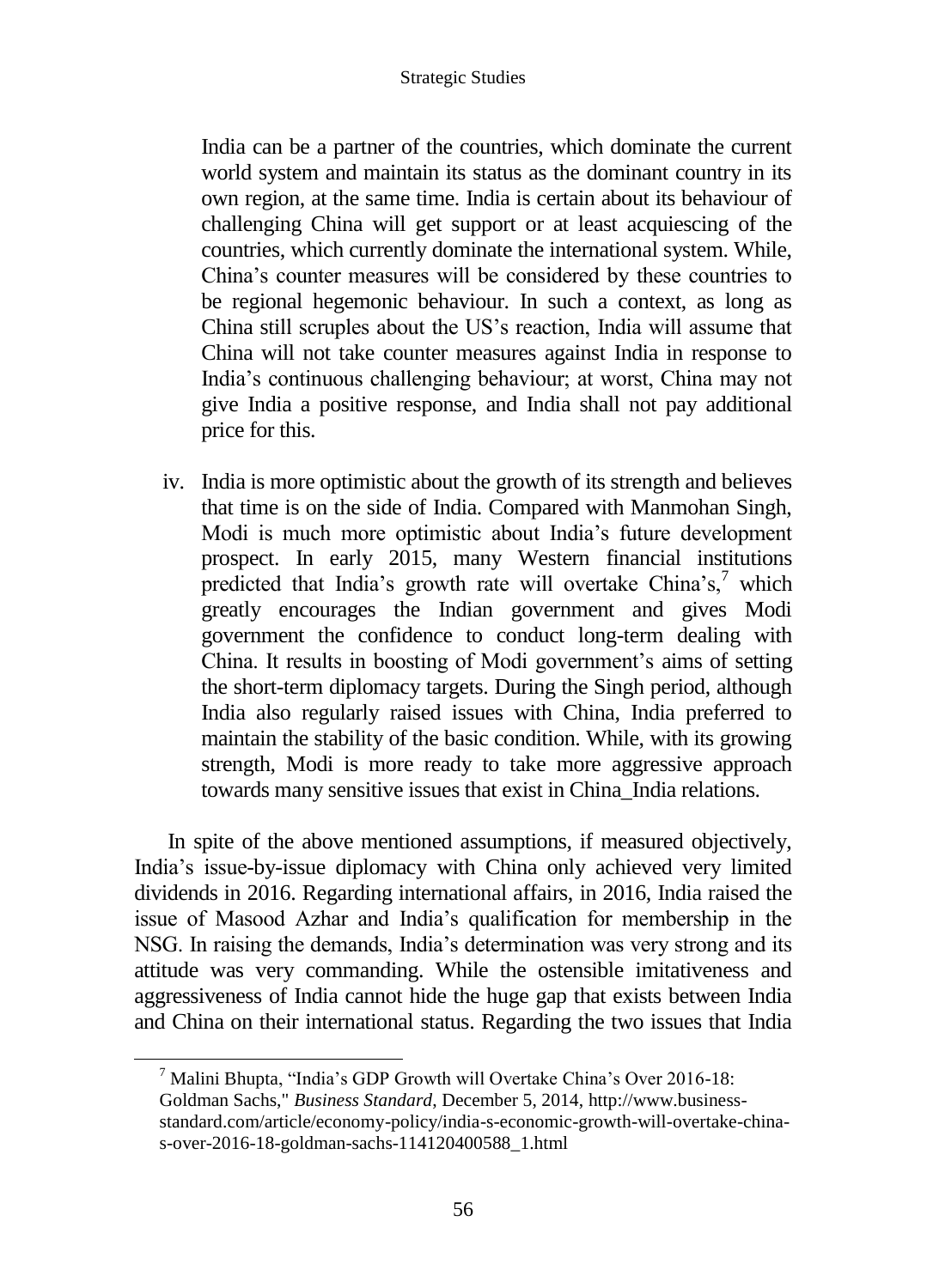raised, China has the capacity to tackle them with effectively by vetoing the issue and shelving it for a considerable period of time.

Moreover, with its status as a permanent member of the UNSC and a big nuclear power, China can obstruct India's demands without paying nearly any price, or even needs not to give a special response. India's hope and disappointment on the issue of Masood Azhar and India's NSG membership actually can be interpreted as a process that India, as a newly rising power, made a challenge to China. On these two issues, India suffered a failure on account of its miscalculations of China's strengths as a major actor in the international system and implementer of the international order.

At the regional level, the dispute that India raised about the CPEC did not get a positive response from China. Although China has been always holding an expectation for India's participation in the BRI, apparently, China does not accept India's logic that the CPEC is an obstacle to India's participation in the BRI. Regarding international law and diplomatic stance, China's stance is that the Kashmir issue is a historical issue between India and Pakistan. And also that it should be properly resolved by India and Pakistan through dialogue and negotiation. The CPEC will not affect China's stance on the Kashmir issue. $8$  China's stance is based on the UNSC Resolution 80, which was passed in 1950.

This resolution actually confirms India and Pakistan's governing right in their respective military controlled areas and the existence of a military demarcation line. Obviously, India does not accept the reason that China gives. However, to the great dismay of India, on March 17, 2017, the UNSC unanimously passed the Resolution 2344 on the Afghanistan issue, calling for strengthening regional economic cooperation by building the BRI and for providing security guarantee for the project.<sup>9</sup> India declared that this resolution does not mean that as a major component of the BRI, the CPEC has obtained its international legitimacy. By whatever means, it is apparent that India cannot persuade against nor it can delay the progress of the CPEC, by any means that complies with the international rules and norms.

At the bilateral level, it should be noted that, over the past year, the "issues" which India raised at bilateral level are different from the ones that

 $\overline{a}$ 

<sup>8</sup> http://m.guancha.cn/neighbors/2017\_03\_17\_399296.shtml

<sup>9</sup> http://sh.people.com.cn/gb/n2/2017/0320/c138654-29879863.html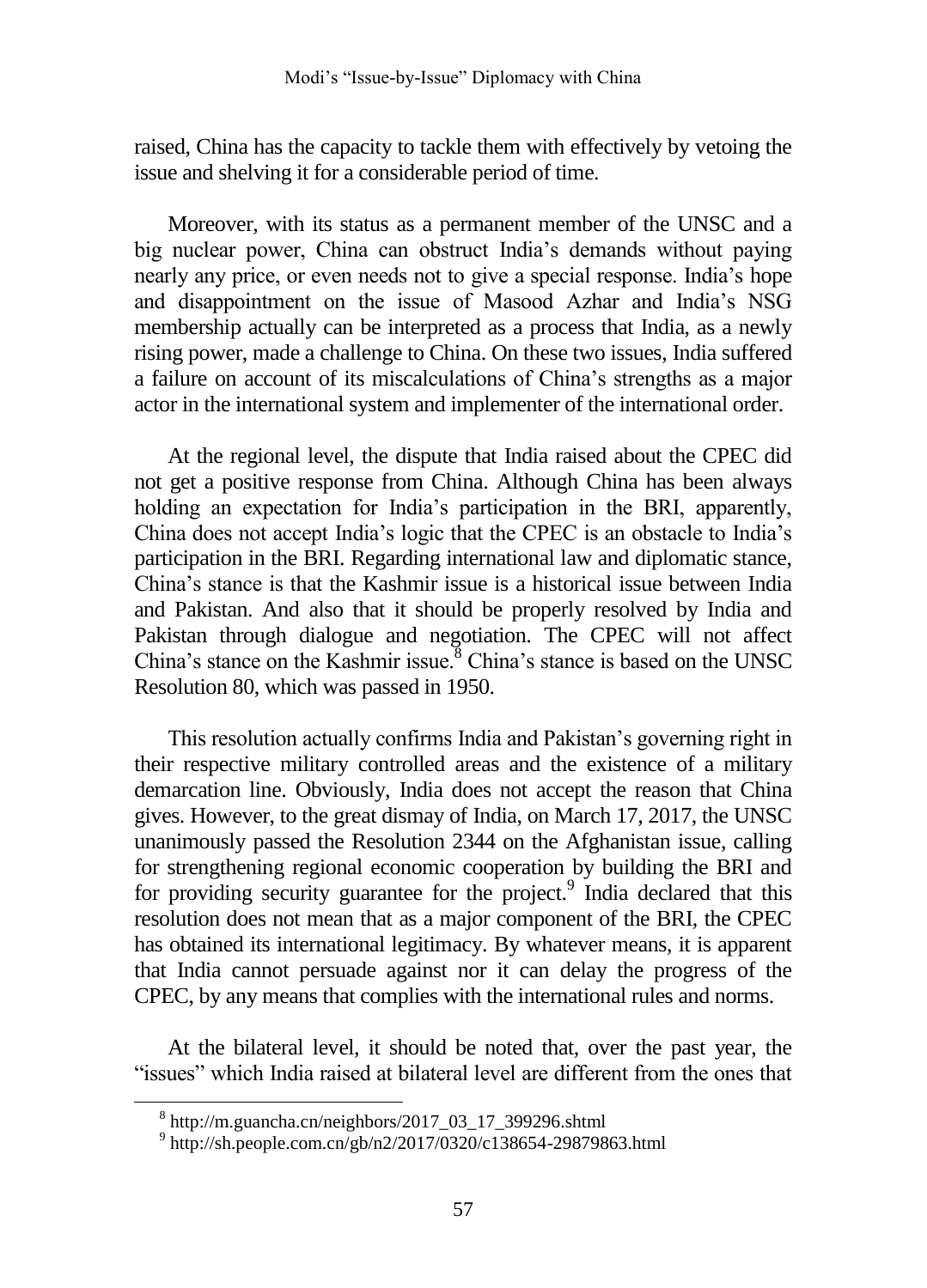were raised at regional and international level. The issues raised at the regional and international levels focus more on getting concessions from China, while those raised at bilateral level tend to be retaliation measures that India takes when its expectations are not met. Whether it is India's boycott of the Chinese products after the Diwali festival, or its conniving of the separation activities of the 14th Dalai Lama, the actual harm that India's counter measures have caused on China is very insignificant. In fact, it were the Indian importers who suffered the most. Regarding the activity of the 14th Dalai Lama, India's policy may get China feel embarrassed for the issue at the most, rather than cause any real damage to China. India's actions cannot cause any disputes over the sovereignty of Tibet and Modi can never cause some big disputes simply by some simple actions, like Trump simply making some calls. More than that Modi is also incapable of causing significant change in the security environment in the Tibet Autonomous Region or even the areas where Tibetan people reside in the four provinces neighbouring the autonomous region. What India can do is just show its actual control over the South Tibet area, but China would never recognise such actual control.

To sum up, Modi's issue-by-issue diplomacy, which has a very assertive outlook, failed to achieve the purpose of making India dominant in its overall diplomacy with China. It also failed to get actual benefits for India on specific issues. Modi's repeated test of the two countries' diplomatic understanding has resulted in growing distrust in China with regards to Modi's diplomatic idea and approach any more. After several rounds of issue based repulses between the two countries in 2016, differences between China and India grew farther. Regarding the specific diplomatic agenda, the two countries' stances did not get aligned but the distance between them got bigger. In April 2017, the 14th Dalai Lama went to south Tibet to conduct his spiritual activities. This, undoubtedly, will result in increasing reluctance and distrust on the Chinese side, affecting even the reasonable issue.

Besides the two countries' asymmetric strengths, the diplomatic strategies that the two countries adopt in dealing with each other are not on the same track. It is another reason why India's foreign diplomacy with China has not achieved satisfactory results. Out of consideration of its interest, India prefers to start from specific issue based diplomacy to test China's overall positioning of India in its foreign strategy. China is more willing to work within the overall framework of China-India relations.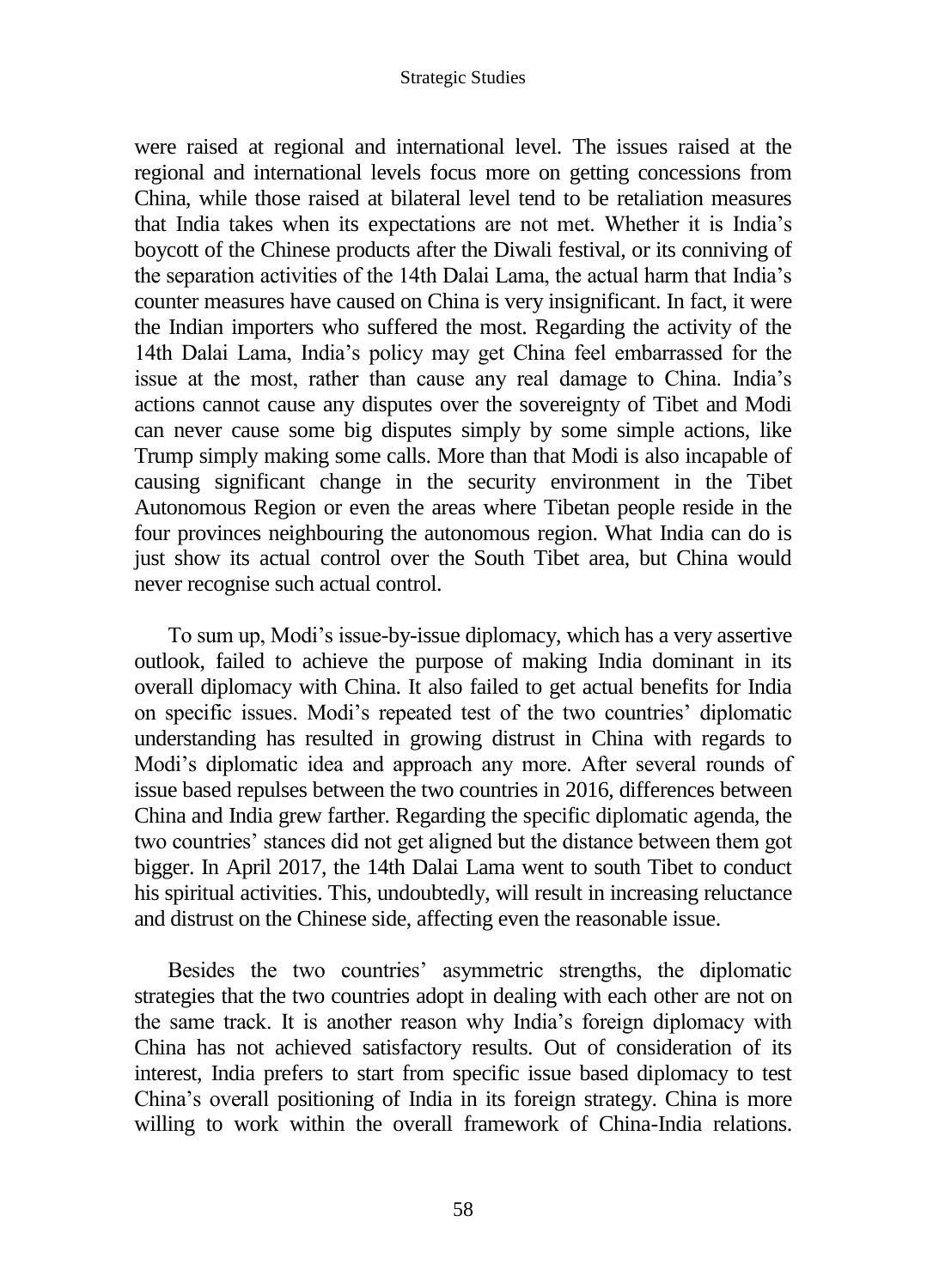China's this approach is in line with its traditions of foreign diplomacy. China stresses a holistic approach because it will facilitate averting conflicts over specific issues. Furthermore, it would be more favourable for China to maintain its relations with the strongest neighbour at the southern foot of the Himalayas. Moreover, according to the tradition of China's foreign policy, China tends to define its relations with its main subjects of foreign diplomacy from an overall perspective, rather than making judgment about the rights and wrongs on specific issues and the possible exchange of interest.

Considering China's diplomatic tradition, Modi's issue-by-issue diplomacy with China not only failed to achieve positive responses, but it will also lead China suspecting that Modi attempts to fundamentally change the present understanding about the nature of China-India relations. There is a huge gap between the two countries' understanding about the means of issue-by-issue diplomacy. The negative impacts that this divergence may have on the two countries' bilateral relations actually will be far greater than the negative impacts of their conflicts over specific issues. In conducting exchange with each other on certain cases, the impact of intentions of both the countries for each other may be bigger than the calculation and effect of the actual policies.

### **Modi's Approach towards the BRI and China's Response**

So far, India has adopted an issue-based diplomacy with China and it is the lens with which it has developed an overall understanding of Beijing. On the contrary, China has preferred to maintain an overall stable state of the bilateral relations with India. However, this does not mean that China does not have specific demands from India. It also does not imply that China only hopes to maintain a so-called strategic cooperation partnership purely out of a consideration of saving cost. At present, China's main objective for India are two folds: First is to bring India in the closer ambit of the BRI and second is to take advantage of Modi's eagerness to push forward economic reform in India, so as to participate in India's infrastructure building and industrialisation process.

A considerable number of Chinese scholars believe that India's participation will have a very significant impact on the BRI and its overall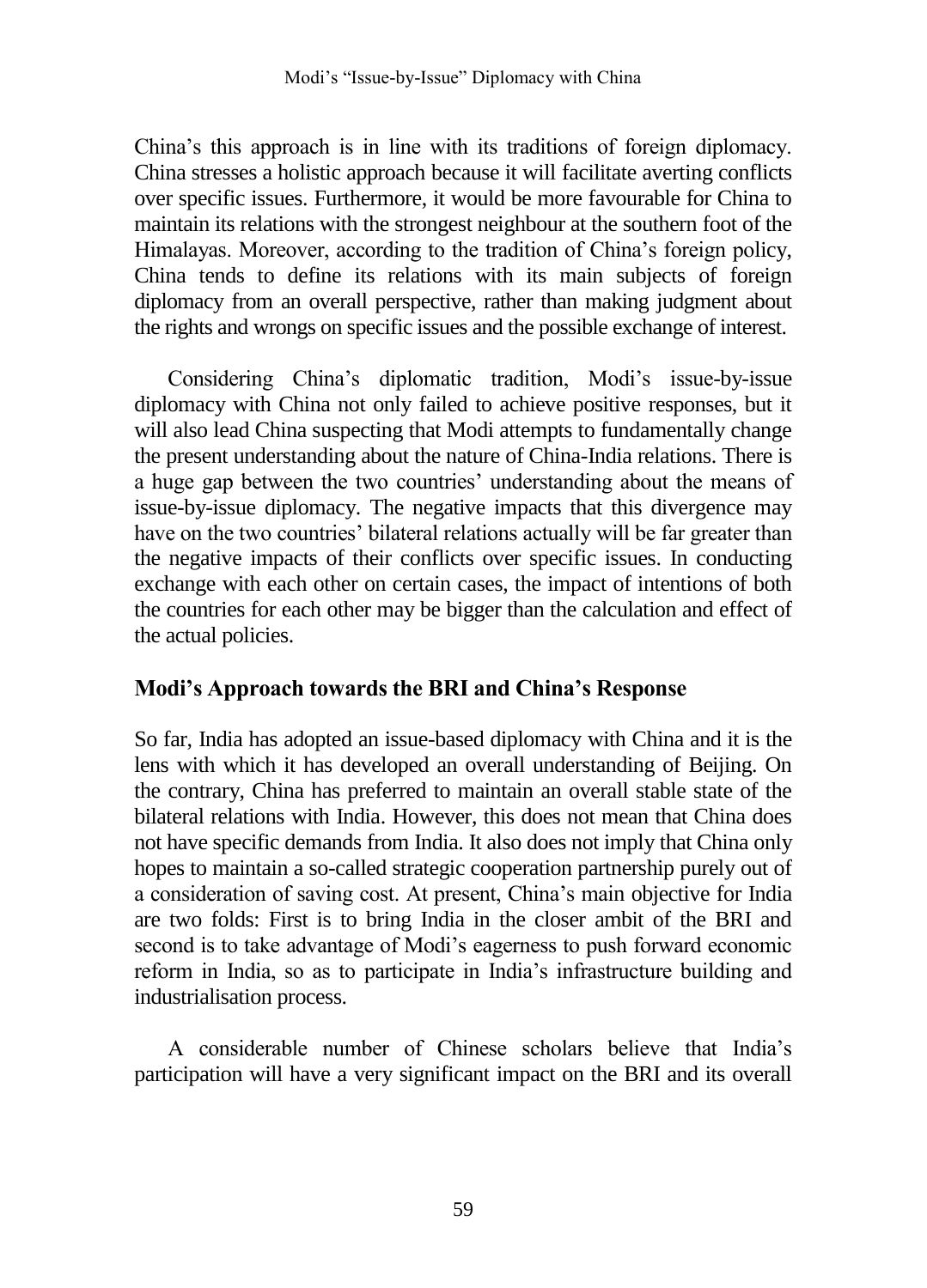success in South Asia.<sup>10</sup> Of course, there are also some scholars who are of the opinion that there are some significant differences between the regional development strategies that China and India have adopted. Therefore, they believe that it is unrealistic to expect a strategic coordination between the two countries. Considering its own industrial development, regional strategy, and foreign policy with China, India is unlikely to seriously participate in the BRI.

It should be noted that the Modi government's approach towards the BRI witnessed a process of development and change, and now, the attitude is still in a process of adjustment. It is still too early to make a judgment about whether Modi will participate or not, in the BRI. When Modi was elected as India's Prime Minister, he was relatively cautious in expressing his approach towards the BRI initiative. At that time, his basic strategy was to observe and evaluate. In 2016, India publicly stated that it refuses to participate in the BRI. The rationale it provided that the CPEC, as a flagship project of the BRI, runs through the Kashmir region, which India claims it owns, and it violates India's sovereignty. India cannot participate in the BRI in such a context $11$ .

Regarding this situation, a common opinion in China's academia and media is that India is just expressing its discontent with China by raising the CPEC issue as a reason. In fact, it is but one part of the strategy for dealing with China. Its aim may be: to force China to make dissection between the BRI and CPEC and further squeeze Pakistan; or to raise the asking price and force China to offer India a bigger concession in the BRI; or to achieve a hedge and force China to accept India's "Look East" policy and accept India's increasingly active role in Southeast Asia. These analyses seem valid in their respective perspectives but, before discussing why India refused to participate in the BRI citing the CPEC as a reason, there is need to discuss how China should deal with it.

<sup>&</sup>lt;sup>10</sup> The first essay focusing on India and its role in BRI was published in 2014, till now 718 papers have been published by various academic journals, most of them are positive or very positive to India's potential role in BRI and prospect of the cooperation between China and India in the framework of BRI.

<sup>11</sup> "Why India Refused to Participate in China-led OBOR Summit," *Financial Express*, May 15, 2017, http://www.financialexpress.com/world-news/why-indiarefused-to-participate-in-china-led-obor-summit/669062/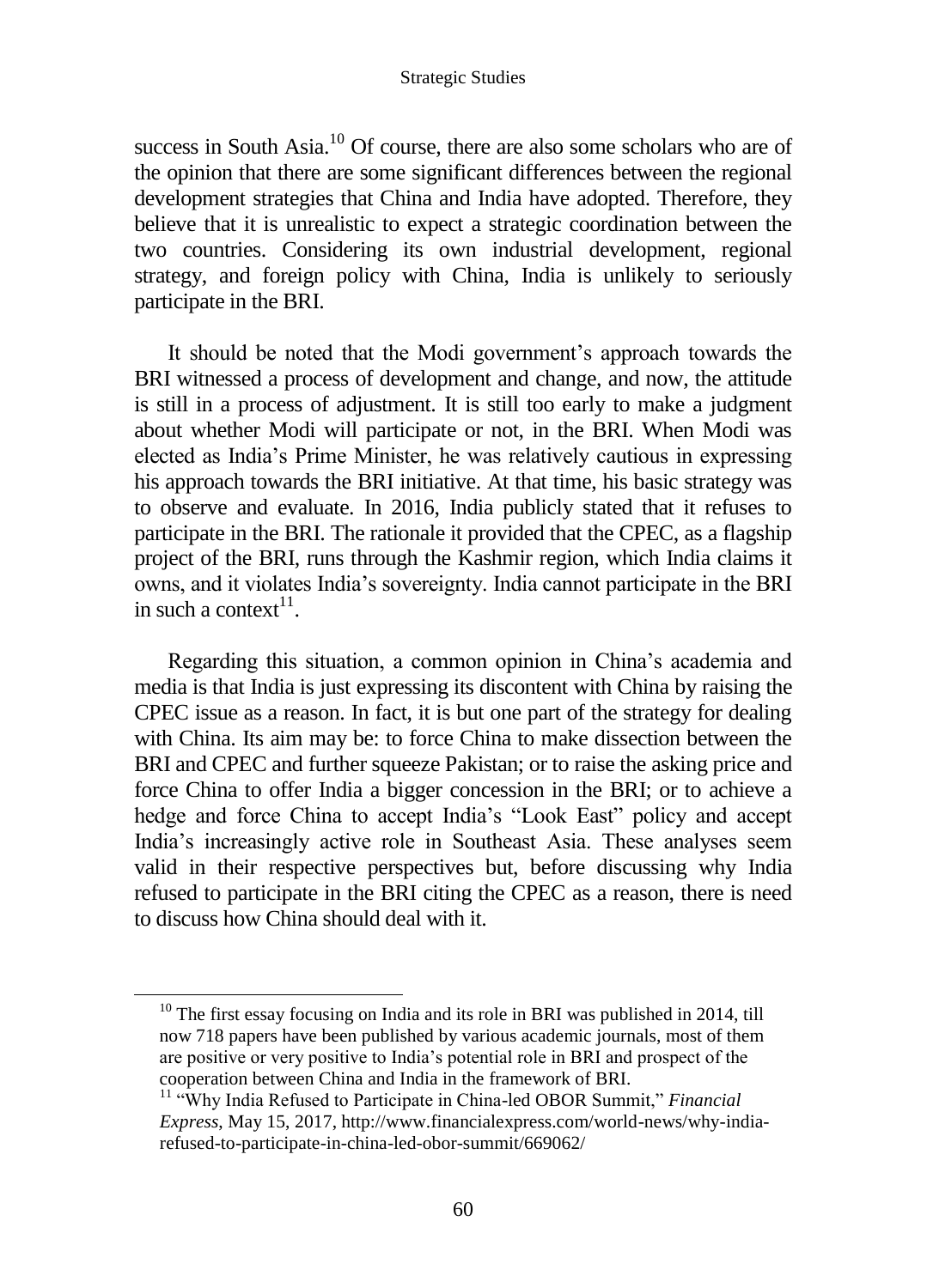Firstly, is India's refusal to participate in the BRI is a part of its distrust with regards to the CPEC or a crafty diplomatic instrument? The dispute and fight between India and Pakistan over Kashmir have been going on since half of the last century. The cause of further intensification of the dispute in 2016 was India's "long-range raids" carried out in Kashmir. The aggravating of the confrontation is due to that a cycle of escalating deterrence, which has long been existing between India and Pakistan. This has no direct connection with China or its project, the CPEC. What's interesting is that after India-Pakistan relations suddenly got strained in September 2016, India continued to express discontent with the CPEC in a high-profile way. It reasoned that the CPEC runs through the Kashmir region and that China started carrying out construction project in PoK without a prior communication with India. This method of building infrastructure violates India's sovereignty and contradicts China's stance over the issue of Kashmir.

Theoretically, if these reasons constitute India's stance over the issue, India should have clearly stated its stance when the CPEC was firstly proposed. However, when China and Pakistan began to push forward the CPEC in as early as 2014, India did not give any strong reaction. This may mean that at the start of implementation of the CPEC, India did not believe that this cooperation plan may achieve significant results, so it is not necessary to obstruct it; or it may mean that India's opposition to the CPEC does not constitute a diplomatic principle, but a diplomatic instrument, of India. Whatever it is the psychological motive behind the fact that India only gave some weak reaction when the CPEC was launched. However, now, it displays an increasingly stronger opposition, China must see that, since the moment when India officially raised sovereignty dispute as the reason why it opposed the CPEC. It has become impossible for India to participate in the BRI, on the condition that India accepts the CPEC, and the CPEC is considered a flagship project of the BRI initiative. Whether India uses the CPEC issue as a diplomatic stance or a diplomatic instrument, it now has constrained India's policy choice.

Secondly, regarding the inextricable link between the CPEC and BRI, is it possible for China to find alternative expression of "Flagship" or just exclude the CPEC from the BRI to satisfy India? China made a diplomatic and official explanation several years ago, stating that the CPEC is a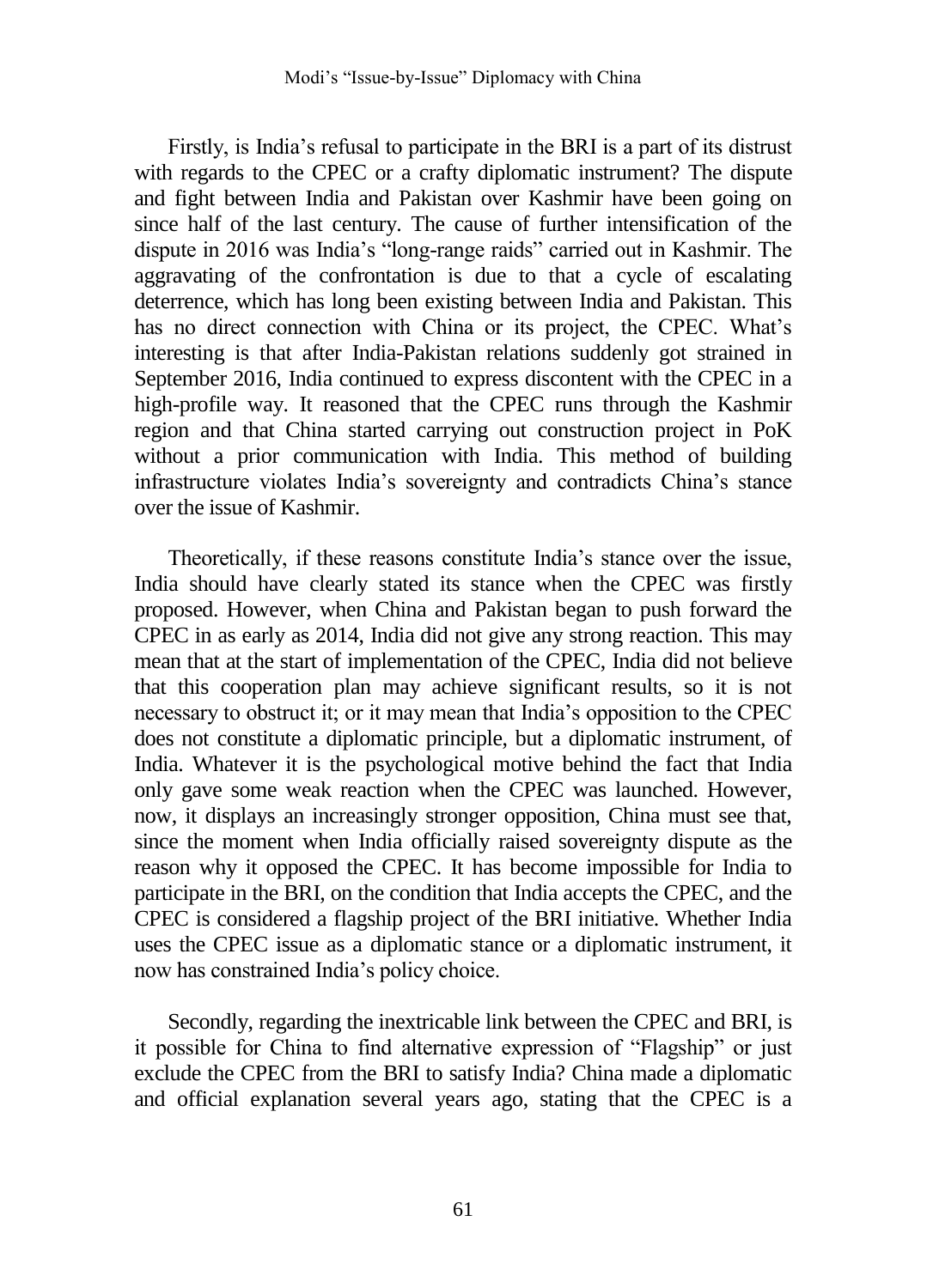flagship project in the BRI.<sup>12</sup> At least, the following three conditions should be met for the CPEC to be a flagship project of the BRI:

- i. The CPEC should succeed and the conditions for achieving success should be replicated to other participating countries or regions of the BRI.
- ii. The positive spill-over effect brought by the CPEC should be helpful to promote economic integration and regional economic development in the Middle and South Asia regions, and should be able to generate regional overall benefit that exceeds the sum of the benefits for China and Pakistan.
- iii. Thirdly, the spill-over effect of the CPEC should be not so big as to affect the overall pushing forward of the BRI.

Only when the above three conditions are met at the same time, the CPEC can be worthy of its status as a flagship project of the BRI. India's obstruction actually affects the third level of the CPEC. If India succeeds in obstructing the project, or China cares too much about India's feeling and makes adjustment to its description of the relations between the CPEC and the BRI, it is likely that the former two of the three conditions cannot be achieved; and that China's diplomacy's credibility and the seriousness of its diplomatic discourse will be severely reduced. Therefore, it is unlikely for China to try to bring India in the BRI by changing the very description of the relations between the CPEC and BRI.

Thirdly, considering from the perspective of India's own interest, is it really necessary for it to participate in the BRI? While discussing India's participation in building of the BRI, the Chinese scholars tend to stress the economic cooperation between India and China,<sup>13</sup> and China's comparative advantage in the area of building infrastructures. These are all factors that really exist, but China must take another very important issue into consideration: India can find substitutes for nearly all that China can offer

 $12$  In April 2015, Mr. Hong Lei, the then spokesman of the Ministry of Foreign

Affairs of China, gave the view at the eve of President Xi Jinping's visit to Pakistan. <sup>13</sup> Wang Xiaowen and Li Baojun, "Reality Dilemma in Sino-India Relations: Cause

and Prospect Analysis," *International Forum* 16, no. 2 (March 2014): 38-43.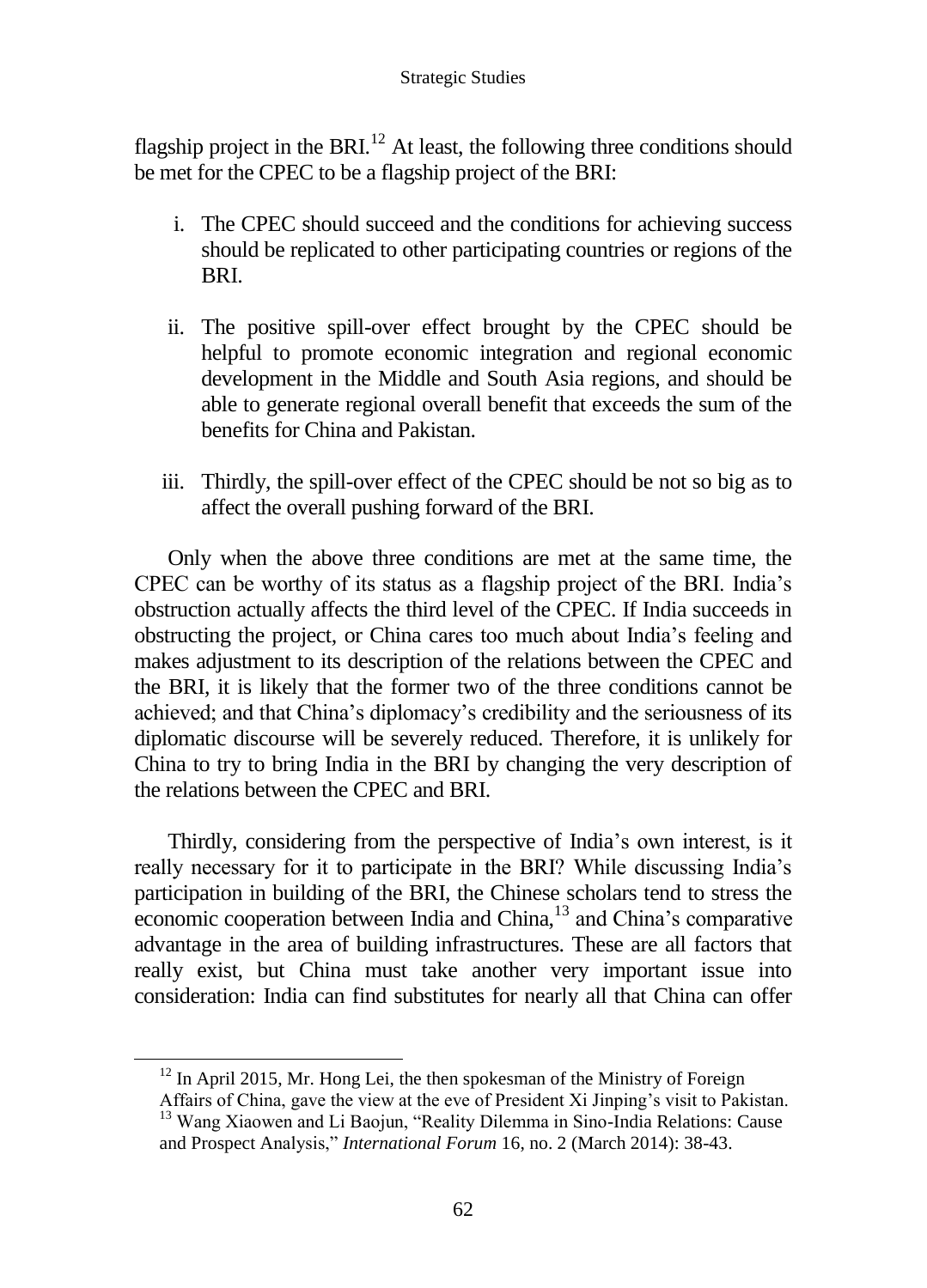under the framework of the BRI.<sup>14</sup> Even if India's economic growth is really related to China-India economic cooperation, this relation is not generated under the framework of the BRI. In other words, without the BRI framework, China would still be able to maintain a very close cooperative relation with India.

Then, in such a situation, what is the point for India to be a part of the BRI? Lastly, since the inception of the BRI, the trade surpluses between China and most participating countries of the initiative have all been expanding. India is very sensitive to the trade imbalance between China and India therefore, such a situation undoubtedly will get India suspect the real effect of the BRI. The above mentioned reasons result in that in striving to persuade India to participate in building of the BRI, China not only needs to get round of the diplomatic dilemma that is caused by the CPEC. However, it also needs to persuade India, that if it participates in the BRI, India can get a return that is more attractive than the return India can get from the current China-India economic cooperation. This means that China must offer India some special preferential treatments that are more favourable than those for other participating countries of the initiative, at least, the other participating countries in South Asia. And these preferential treatments should not get India - its self-confidence and self-esteem is continuously strengthening, but as a token of good will. For China, this is basically a task that cannot be completed.

Fourthly, is India's participation a necessary condition for the BRI to succeed? This last question requires careful consideration on China's part. Does India's participation really play an irreplaceable role in building of the BRI and is it of an important strategic value? Theoretically speaking, India's participation will bring the following positive effects:

- i. To include an additional billion people in the initiative's market space will bring great market potential in the BRI.
- ii. This can help prevent India from obstructing the BRI in South Asia and achieve regional economic integration under leadership of China in South Asia.

 $\overline{a}$ 

<sup>&</sup>lt;sup>14</sup> For example, China could provide its most sophisticated High-Speed Railway System, CRH to India, but India could also get the similar technology from Japan.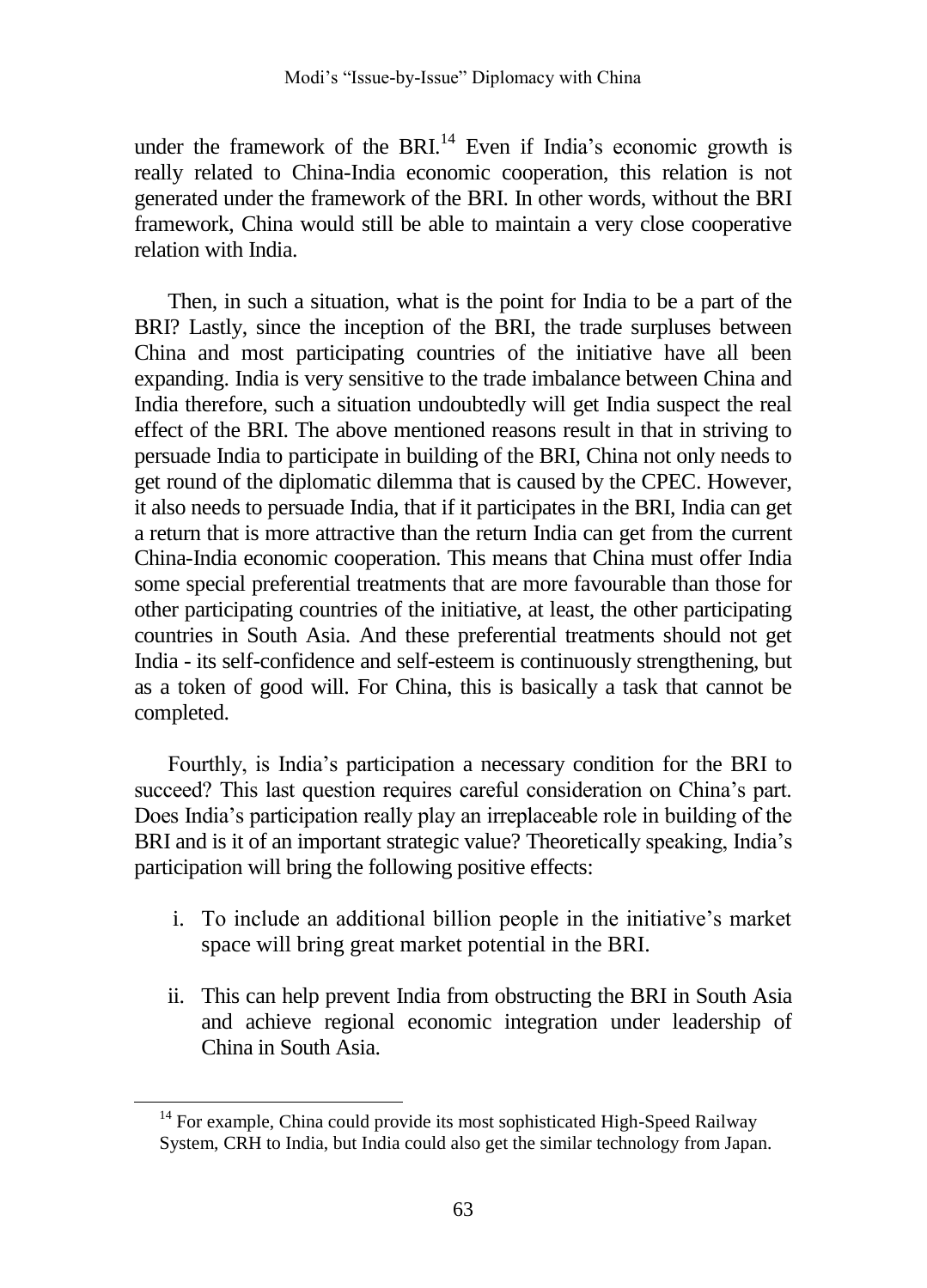- iii. It can provide a cooperation-based economic base for long-term stability of China-India relations and create conditions for solving of other issues in the bilateral relations.
- iv. It can provide more favourable conditions for globalisation of economy and establishment of the new global economic order in the post-Trans-Pacific-Partnership (TPP) era.

Undoubtedly, these effects are all that China desires. However, the question is: will these positive effects certainly occur if only India participated in the BRI? A simple counter question is: China-India bilateral economic relations play a much bigger role on China's economic development than the economic exchange between China and Pakistan. However, when it comes to the CPEC, China will refuse the demand from India - China's largest trading partner and the most important market in South Asia, without any hesitation. Then, what reason does China have to believe that India will provide coordination with China's diplomatic actions, or even handle the issue of bilateral relations according to China's wish, for the sake of market?

Moreover, China should take into account that India tried to obstruct the BRI since its inception in 2013. India has been always compelling Nepal to have contact with China and it takes a hostile view of China's port building activities in Sri Lanka. It has also publicly denounced the CPEC. The cooperation between China and the aforesaid countries are all achieving positive fruits. After the big earthquake occurred in Nepal, India imposed an effective blockade on Nepal, which resulted in that Nepal's sense of closeness to China is further strengthened. The change of regime in Sri Lanka resulted in some setbacks in the Colombo City Port, but other projects are being pushed forward smoothly and the port city project went back to construction one year later. As for Pakistan, the CPEC did not experience disruptions. Indeed, the cooperation between China and the medium and small-sized countries in South Asia does not always go very smoothly. Regarding the root cause, do these setbacks occur due to obstruction of India or due to some obstacles that necessarily will be encountered during the cooperation between China and these countries are not properly handled? This is a question that China must carefully consider during pushing forward the BRI.